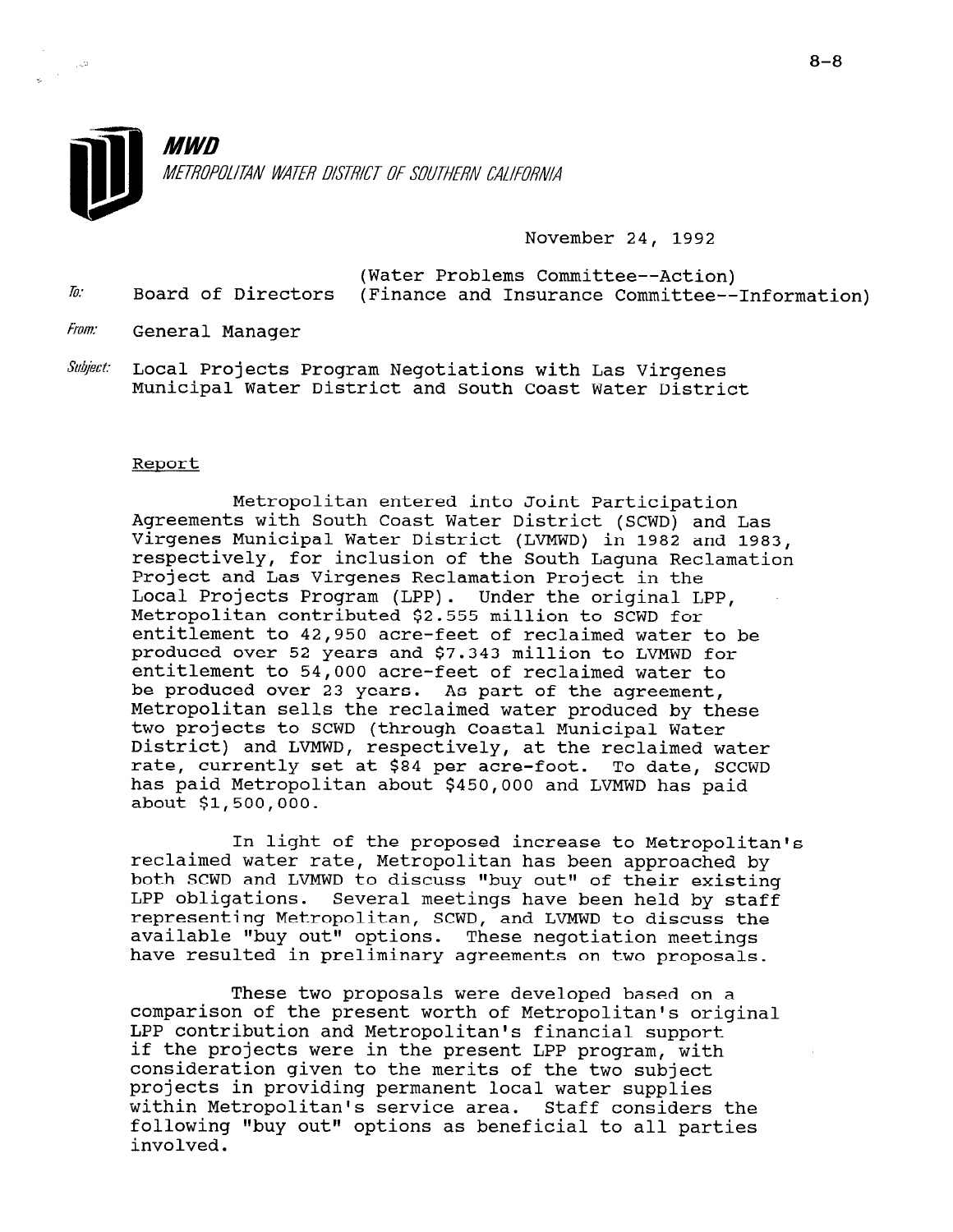## Board of Directors -2- November 24, 1992

### 1. For SCWD:

A payment of about \$1.5 million would be made to Metropolitan in January 1993 which would result in termination of SCWD's original LPP obligations. A new LPP agreement would be negotiated whereby Metropolitan would deem SCWD eligible for payments based on future increases in the LPP contribution (above the current rate of \$154 per acre-foot) for about 10 years beginning in January 1993. To receive future increases, SCWD would need to demonstrate a need for the increased LPP contribution and guarantee production of an annual amount of reclaimed water. This requirement is a provision in all of our LPP agreements.

2. For LVMWD:

A payment of about \$3.0 million would be made to Metropolitan in January 1993 which would result in termination of LVMWD's original LPP obligations. A new LPP agreement would be negotiated whereby Metropolitan would deem LVMWD eligible for payments based on future increases in the LPP contribution (above the current rate of \$154 per acre-foot) for 10 years beginning in January 1993. To receive future increases, LVMWD would need to demonstrate a need for the increased LPP contribution and guarantee production of an annual amount of reclaimed water.

At a meeting held on November 19, 1992, LVMWD indicated that they found the terms presented above to be acceptable. Results of final negotiations with SCWD over these proposed terms will be reported to you at the next Board meeting.

The proposed action is exempt from the provisions of the California Environmental Quality Act because it can have no possible significant effect on the environment.

## Board Committee Assignments

This letter is referred to:

The Water Problems Committee for action pursuant to its authority to determine conditions governing sales and exchanges of water under Administrative Code Section 2481(c) and policies regarding water reclamation and the use thereof under Administrative Code Section 2481(i).

The Finance and Insurance Committee for information pursuant to its authority to determine revenues to be pursuant to its authority to acternant revenues to so Section 2441(e).